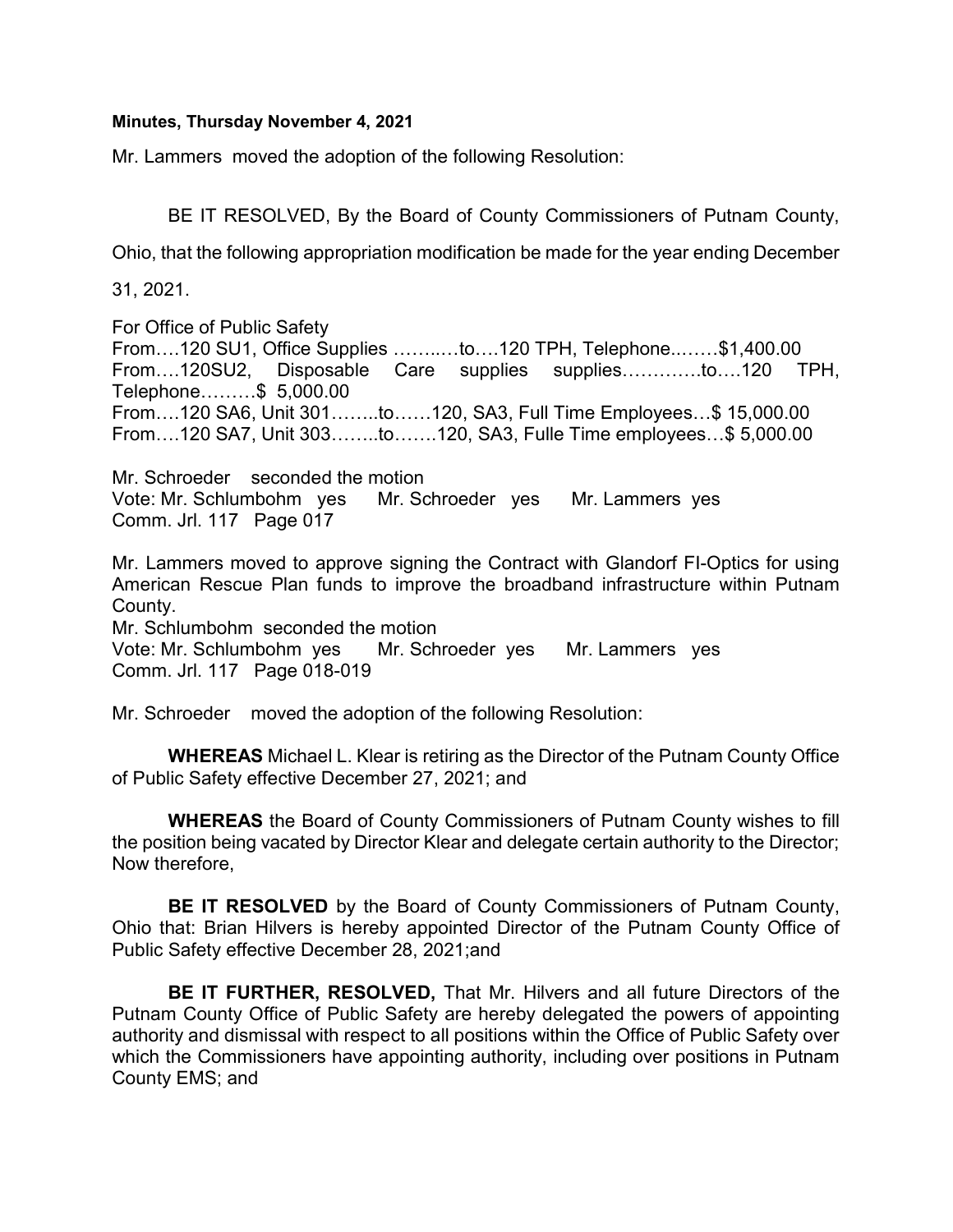BE IT FURTHER RESOLVED, That the Commissioners hereby ratify, adopt, and approve all personnel decisions made by Director Klear during his tenure as Director of the Putnam County Office of Public Safety.

Mr. Lammers seconded the motion

Vote: Mr. Schlumbohm yes Mr. Schroeder yes Mr. Lammers yes Comm. Jrl. 117 Page

Mr. Schroeder moved to rescind the reappointment resolution due to late notice that the Prosecutor is still reviewing.

Mr. Schlumbohm seconded the motion.

Vote Schlumbohm yes Schroeder yes Lammers yes

Mr. Schroeder moved the adoption of the following Resolution:

 BE IT RESOLVED, By the Board of County Commissioners of Putnam, Ohio, that to provide for the unanticipated revenues for the fiscal year ending December 31, 2021, the following sums be and the same are hereby appropriated for the purpose for which expenditures are to be made during the fiscal year as follows:

Fund 001, County General

14 B 1, Accrued Vacation & Sick Leave………………………………\$ 302.66

Mr. Lammers seconded the motion Vote: Mr. Schlumbohm yes Mr. Schroeder yes Mr. Lammers yes Comm. Jrl. 117 Page 020

## Now and Then Purchase orders

County General………Purchase order 43267 Mr. Lammers moved to approve the then and now purchase orders. Mr. Schroeder seconded the motion

| Vote: Mr. Schlumbohm yes   | Mr. Schroeder yes | Mr. Lammers yes |
|----------------------------|-------------------|-----------------|
| Exceptions: Mr. Schlumbohm | Mr. Schroeder     | Mr. Lammers     |
| Comm. Jrl. 117, Page 022   |                   |                 |

## Purchase orders and travel requests

Dog & Kennel........Travel request for Mike Schroth to attend the CCAO winter conference in Columbus, OH Dec 8 -10, 2021 with purchase order for lodging and parking for \$ 400.00.

Mr. Schroeder moved to approve the purchase orders and travel requests. Mr. Schlumbohm seconded the motion. Vote: Mr. Schlumbohm yes Mr. Schroeder yes Mr. Lammers yes Exceptions: Mr. Schlumbohm Mr. Schroeder Mr. Lammers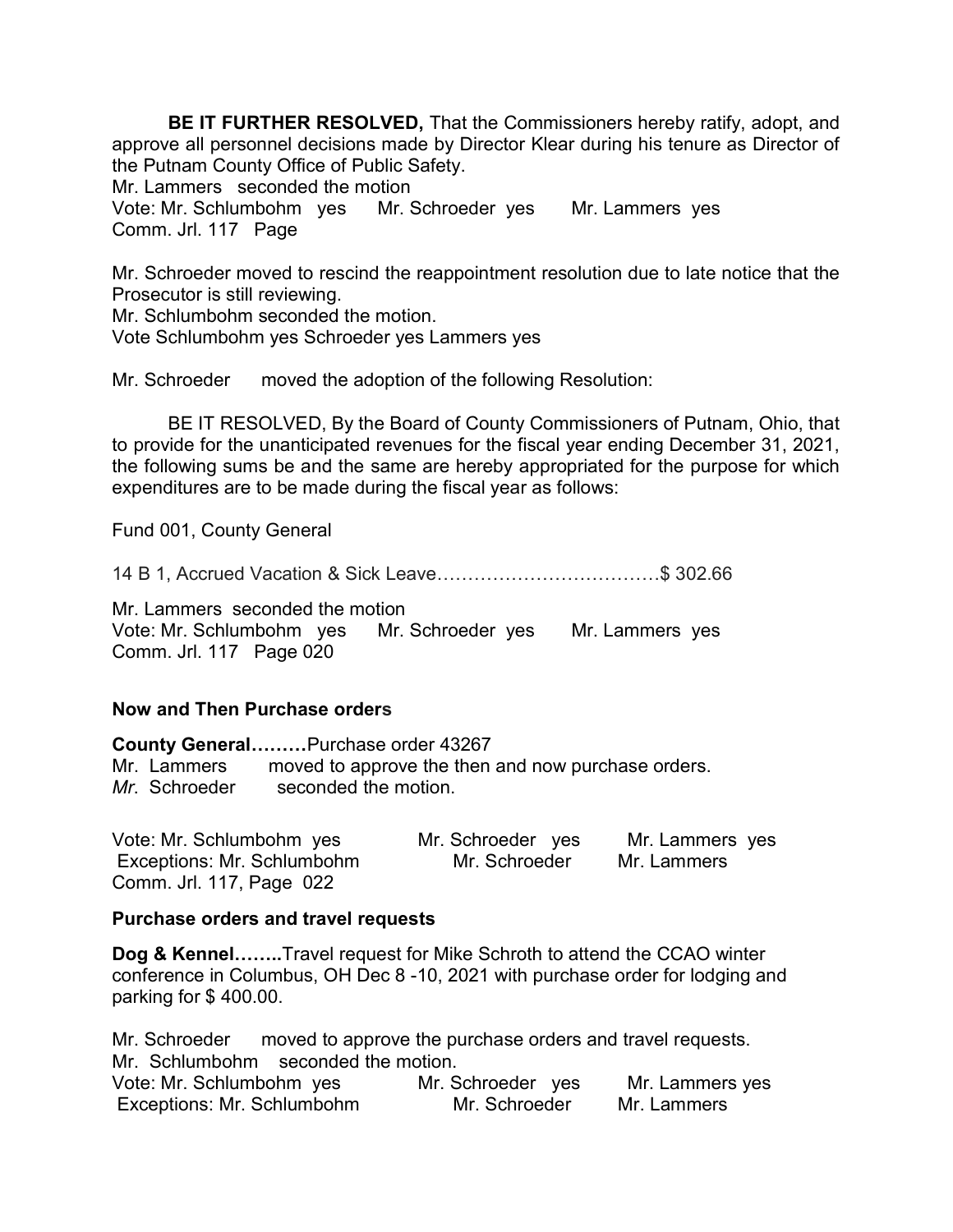Tracy Warnecke, Treasurer met with Commissioners Schroeder, Schlumbohm and Lammers to discuss the 2022 budget. Tracy is looking to bring her part time person to full time, and currently she is a shared employee with the Title Office. There are a couple full time employees in the Title Office that are retiring also. Tracy made some increases to her supplies for purchasing new computers. Commissioner Lammers said those computers may be an ARP expense. Her compensation and fringes will go up due to her employee going to full time from part time. Tracy does still use CD's for record storage so she needs to have a CD reader. In the future she could have her own drive to save the Treasurer records.

Mark Hoorman, Jeff Schroeder and Ken Kottenbrock met with Commissioners Schroeder, Schlumbohm and Lammers to discuss the possible new fair buildings. Mark presented the request to the Commissioners of the picture of a possible building. There is space of an event building on the fairgrounds but the parking would be across the road or at the Ag Complex. The largest building possible would be 180' by 310' and would take up most of the camping area and the Junior fair office and restroom buildings. This group wants to expand the fairgrounds across the road with the new building. There needs to be community interest first, the viability of the project. The fund raising would be done for both buildings, but the new jr. fair and merchant building is already covered. The new building cost would be \$3.5 million. Jeff presented the big building to be used as a conference center also. Which the other building would be used for also. There needs to be a consensus on the project. The Commissioners are looking at acquiring the land for the parking and upgrading the grandstand initially. There needs to be better communication. The fair board did vote to go ahead with the feasibility study. The study will help to determine the needs for the county. The Commissioners laid out the timeframe for these projects. The fair board would have to agree if they would be managing the use and maintenance of the building. The current buildings were measured to compare to the new building. The start for the study would be in January. The cost for the study would be \$13,000. with an additional \$13,000. monthly fee. The study would take at least 3 months. The fund raising would take about 6 months. There would be a monthly contract. Would the fair board be willing to contribute any funds toward the study? The Commissioners want to see the commitment level of the fair board toward the project. Jeff stated there may be possible State funding for recreation purposes for County seats who do not have hotels. The Commissioner are not aware of that funding. All the committees and fair board need a plan to work together for the same purpose for improving the fairgrounds and not work against each other. The barns are needing upgrading and it is thought should they upgrade or replace? Could the barns be combined? The study should be done by an outside person to get the real feel for the need of the building. The intension of the study is not just about needing the new building but where should it be built. This group is there not to make the decision but to help the committees and fair board work together to come to a decision. The scope for the funds raising should not include both buildings. The philosophy to combine the buildings was for the momentum of the project. To build both buildings within the same project would make it more acceptable. The feasibility will determine the cost and the use for the buildings. The Village has not been approached about the street yet. The use of the building would have to be marketed and expanded to keep it filled as much as possible to make it cost effective. The Commissioners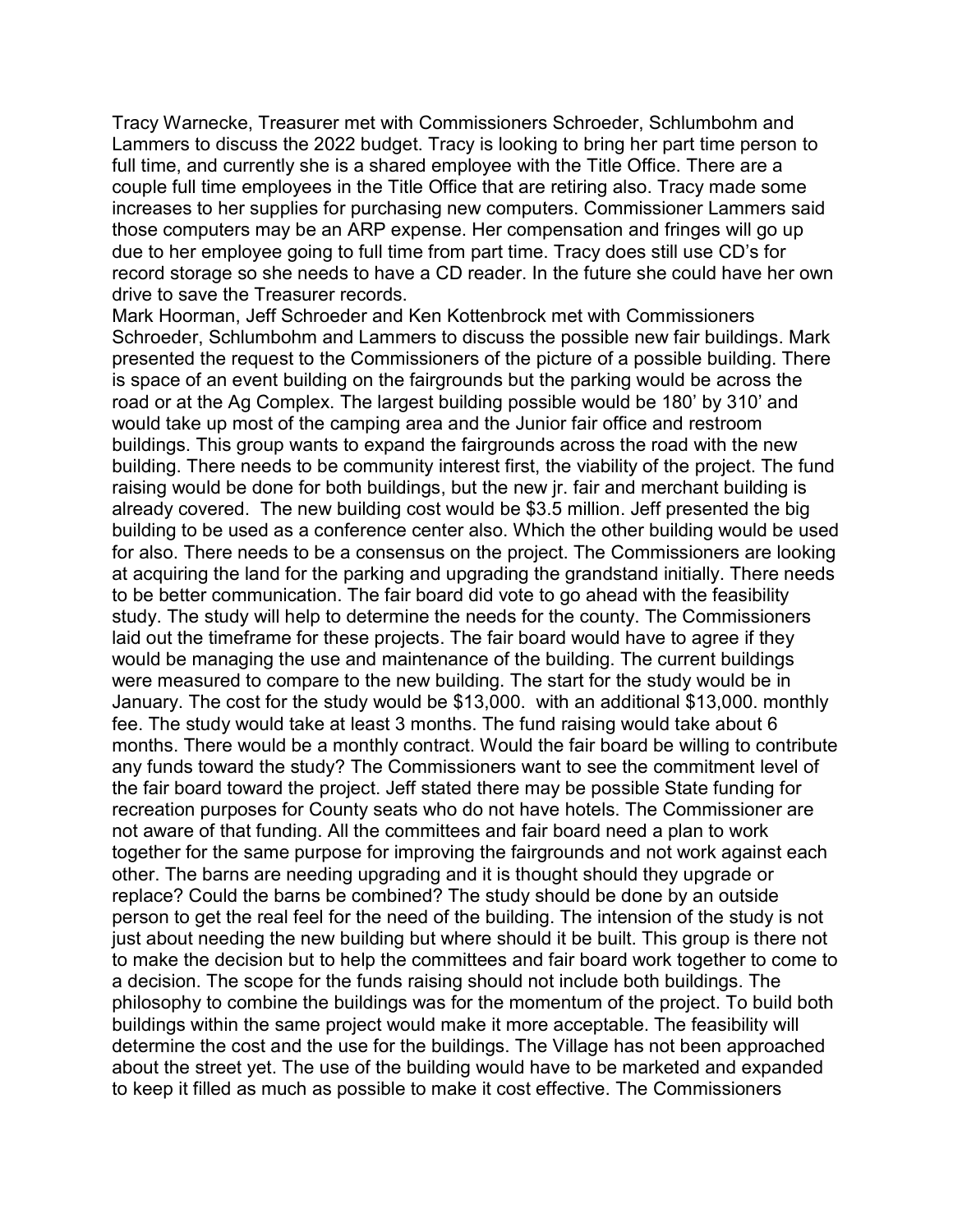should hire an event manager to manage the fairgrounds. The Commissioners will need more time to review and discuss to make a final decision. The Commissioners are not against the study. The need for two new buildings is questioned. The new expo center building would not be an eligible ARP expense. The group will meet with the Village about the use of the street. If a meeting of all fair board members and committees would be held could the Commissioners attend also. The group should not lose focus on the fair. The Commissioners are willing to pay 50% up to \$20,000 for the feasibility study. The business agenda with Commissioners Schroeder, Schlumbohm and Lammers and Cindy Landwehr, Clerk.

Commissioner Schroeder gave an update on the Fair Board meeting from the previous evening. Nick Foppe will be doing an eagle scout project of residing the Dairy Barn. Nick is in his fund raising phase. The open class cattle show Battle of the Blanchard was very well attended. The quotes for materials for insulating the maintenance building were submitted in the amount of \$14,555. The water use at the fairgrounds was discussed regarding the use during the fair, due to a large bill received from Ottawa. Kim Redman and Adam Bellman stopped in to talk about the placement of the ATM within the courthouse. Adam will be the owner of the ATM. Th ATM would need a power line and cat 5 line. The ATM is being placed to make it convenient for people who still pay with cash.

The minutes from Tuesday November 2, 2021 were reviewed and approved. Kim Redman met with Commissioners Schroeder, Schlumbohm and Lammers to discuss the 2022 budget. Kim would like to give her employees a raise with the funds that she will have from her retiree employee. Kim will be replacing the retiring employee. Kim would like to give a \$ 1.39 per person, with an additional \$1.00 COLA for the new year. The Commissioners are ok with the \$1.00. The \$.39 would come from the Clerk of Courts budget from the retiring employee. Kim was not going to do that due to the difference in the positions between the Clerk of Courts and the Title office. It is difficult for someone to switch constantly. The condition of the Title fund was reviewed. The Commissioners' asked if Kim would be contributing \$.50 toward the \$1.00 increase also like she did with the raise received this past summer for each person. The Commissioners are hoping this wage bump will resolve the low wages that were received for the past few years to help retain the employees that are here. Kim bases her wage scale on years of service. PERS retirement is down based on the pay received the last five years of service.

Mr. Schlumbohm moved to adjourn for lunch.

Mr. Lammers seconded the motion.

Vote Schlumbohm yes Schroeder yes Lammers yes

Commissioners Schroeder, Schlumbohm and Lammers resumed session at 1:00 p.m.. Mike Klear and Brian Hilvers met with Commissioners Schroeder, Schlumbohm and Lammers to discuss EMS/ EMA compensation. Option 1 and Option 2 were presented. Option 2 has merit raises involved for 5 years. They want to drop the \$.80 and start with the new base pay plus the merit rate based on years of service. They feel the raises and better pay will be more alluring to get more people into the department and have them stay. This will alleviate overtime expenses and burn out of current full time employees filing in the part time work slots for coverage. The commissioners agreed that this was a good formula to use to get people at or above to the County's new base